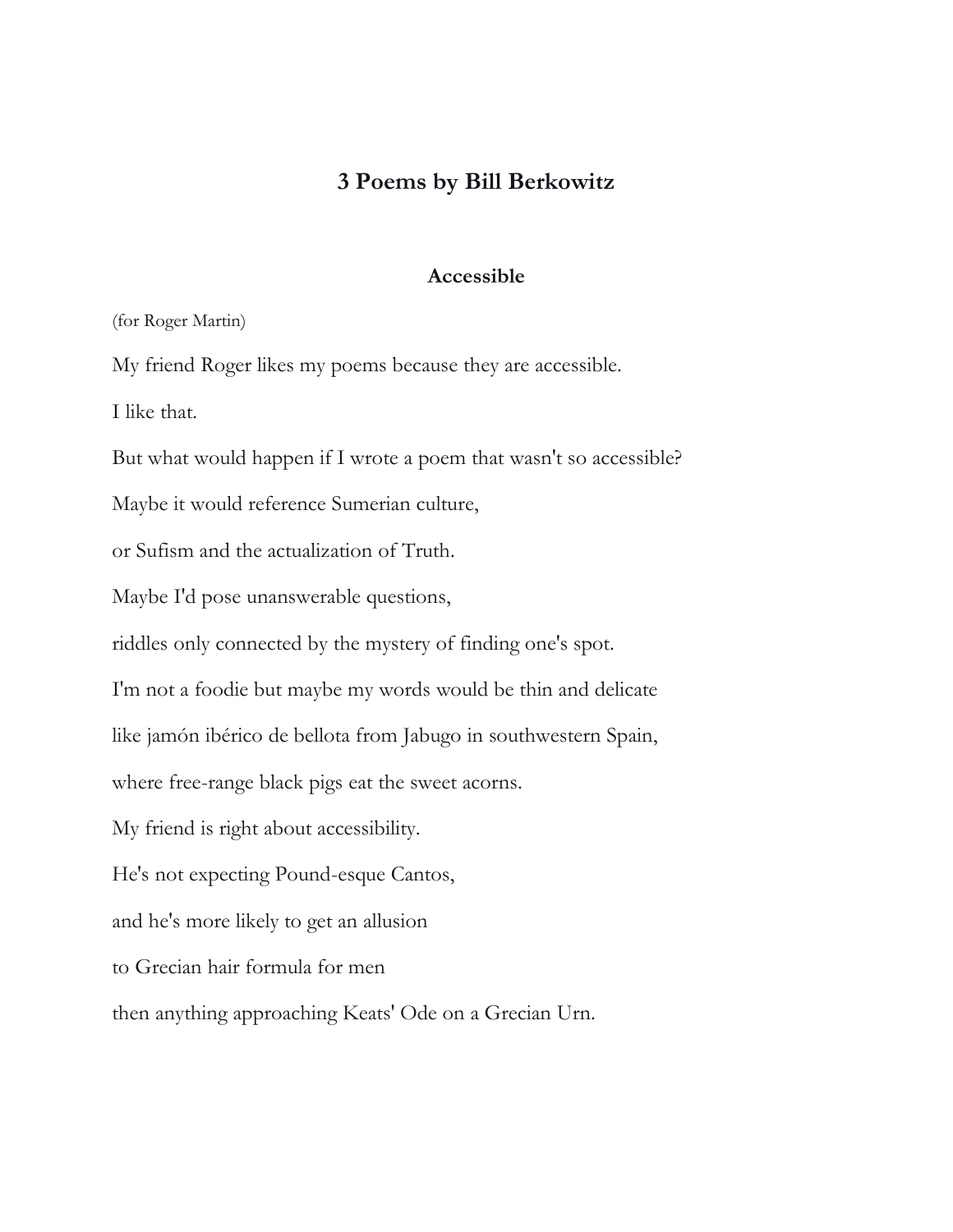## **Poem for Julie**

Would you laugh like an Oklahoma cowboy with a six-pack in your hand,

on Saturday night on your way to Spring City to dance all night?

the stone motel in Cottonwood Falls in the winter, in time of snow.

is that is your grandma & granddad's wood farm house in the gully,

just off the dirt road?

on boulders with your brothers, holding a rifle to the times when you washed all their hands before dinner;

you being the only girl, and the oldest, had a special responsibility, and more, a special place.

sitting in a quick-climbed cottonwood tree, looking out over the spaces of your middle-west

and not dreaming about the big city or blue ribbon beer.

your a blond haired gal from St. John.

what train will you be on?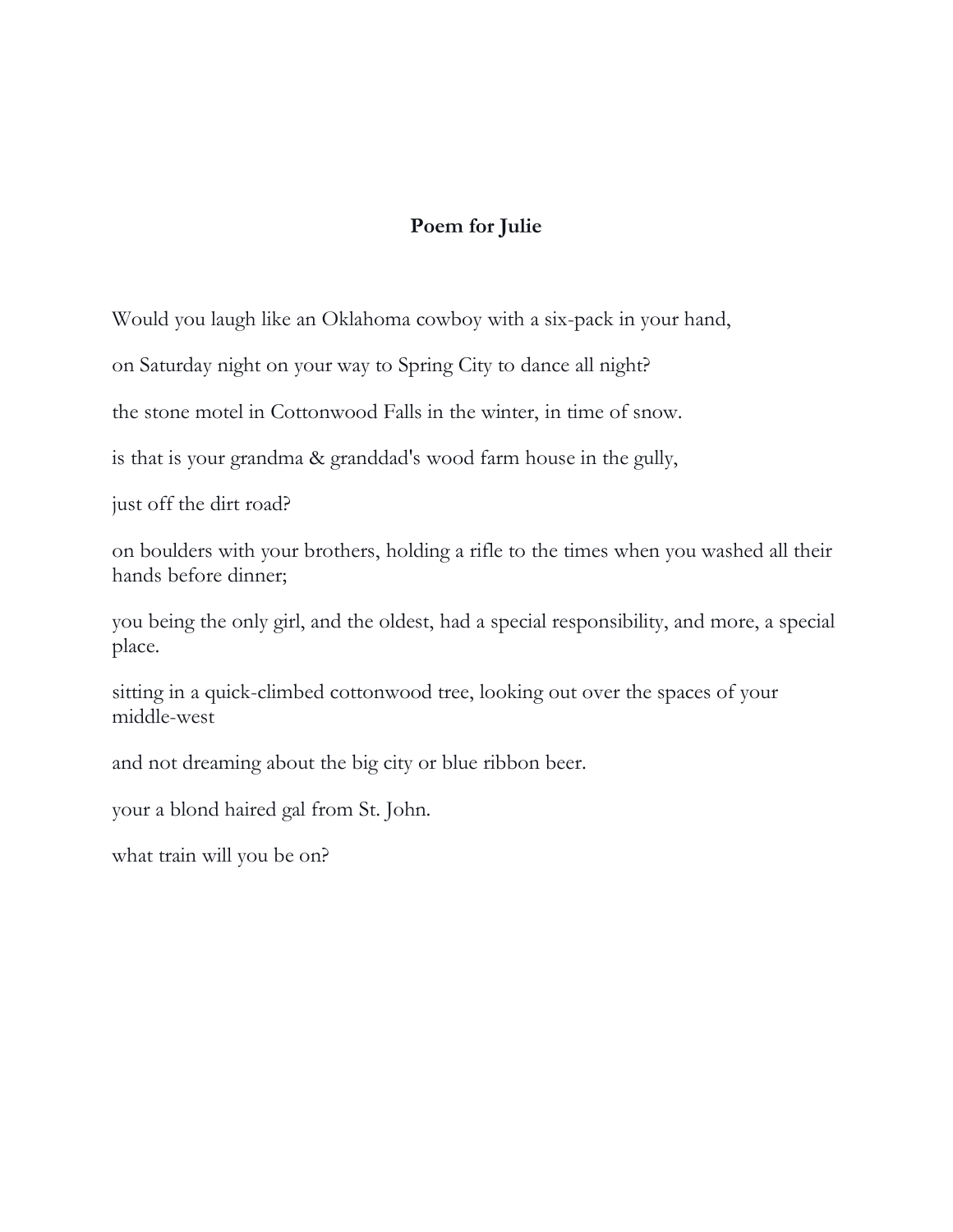## **Seventy-Five Years Ago When The Children Sang**

Thoughts on sitting in Square Laurent Prache, 6<sup>th</sup> Arrondissement, Paris, France (for Ron Tanovitz)

In Square Laurent Prache, a pocket park in the  $6<sup>th</sup>$  arrondissement, tired old men drink beer. Tourists are sprawled on stained green metal benches. The men swig their beer, and chew at their fingers. They may or may not know what happened in this neighborhood seventy years ago.

Across the street in a small shop, well-dressed ladies pick out tapestries for couch pillows. Others sit in a sidewalk café, drinking espressos in a leisurely manner. They sip their drinks carefully, more carefully than the beer men across the street. Do the elegant sippers know

what happened in this neighborhood seventy years ago?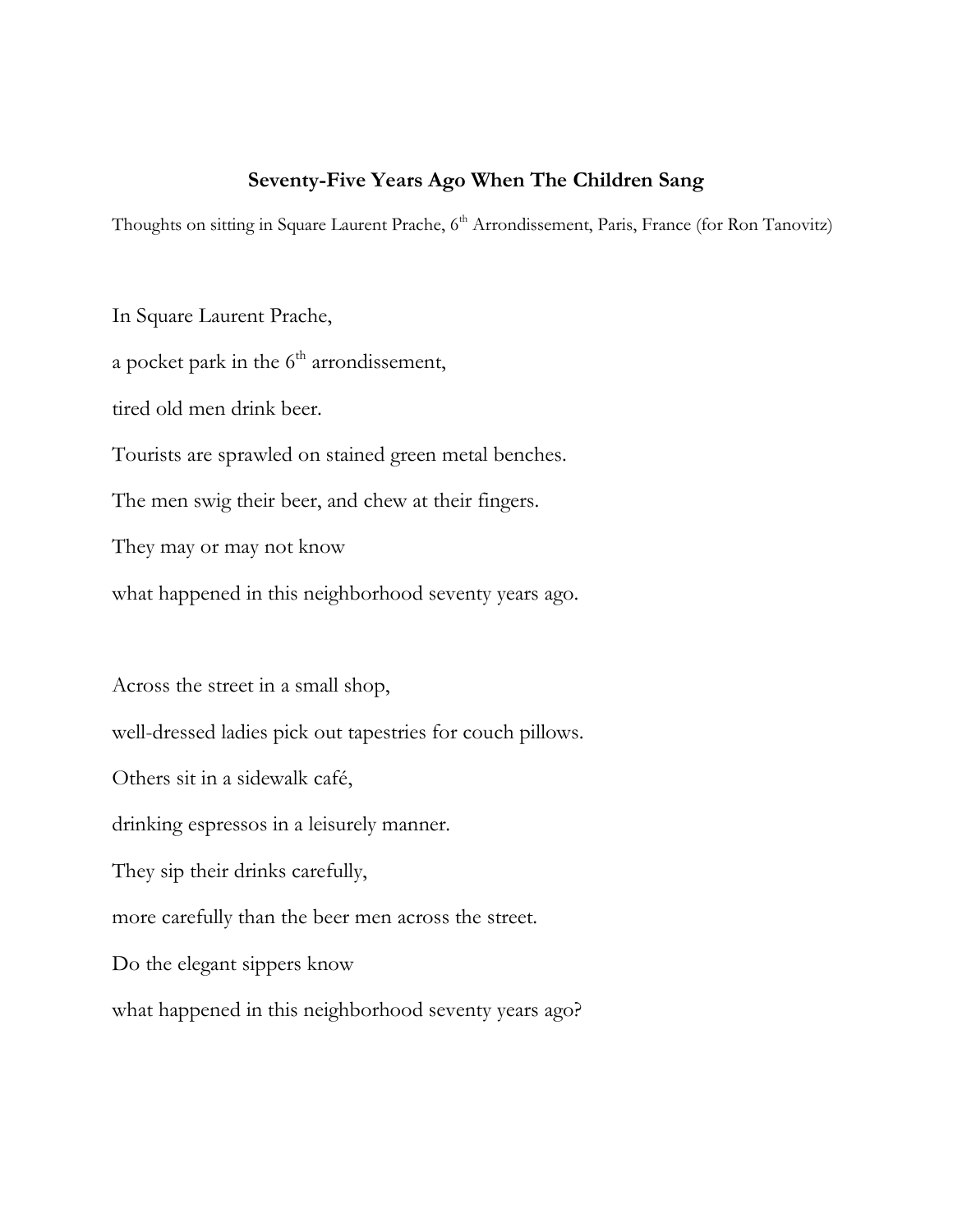In the middle of Square Laurent Prache, Stands a rock sculpture made up of upended grave markers, and a simple sign in French:

"Arrested by Vichy government policy, which collaborated with Nazi occupiers, more than 11,0000 children were deported from France from 1942 to 1944, and assassinated at Auschwitz because they were born Jewish. Many of them lived in Paris in the 6th arrondissement. Among them, 6 very young (children) who were not ever able to attend school. As you pass by, read their names, your memory is their only burial. Lena Dymetman, 2 years Evelyne Herszberg, 3 years Georgette Kagan, 3 years Lea Kagan, 6 years